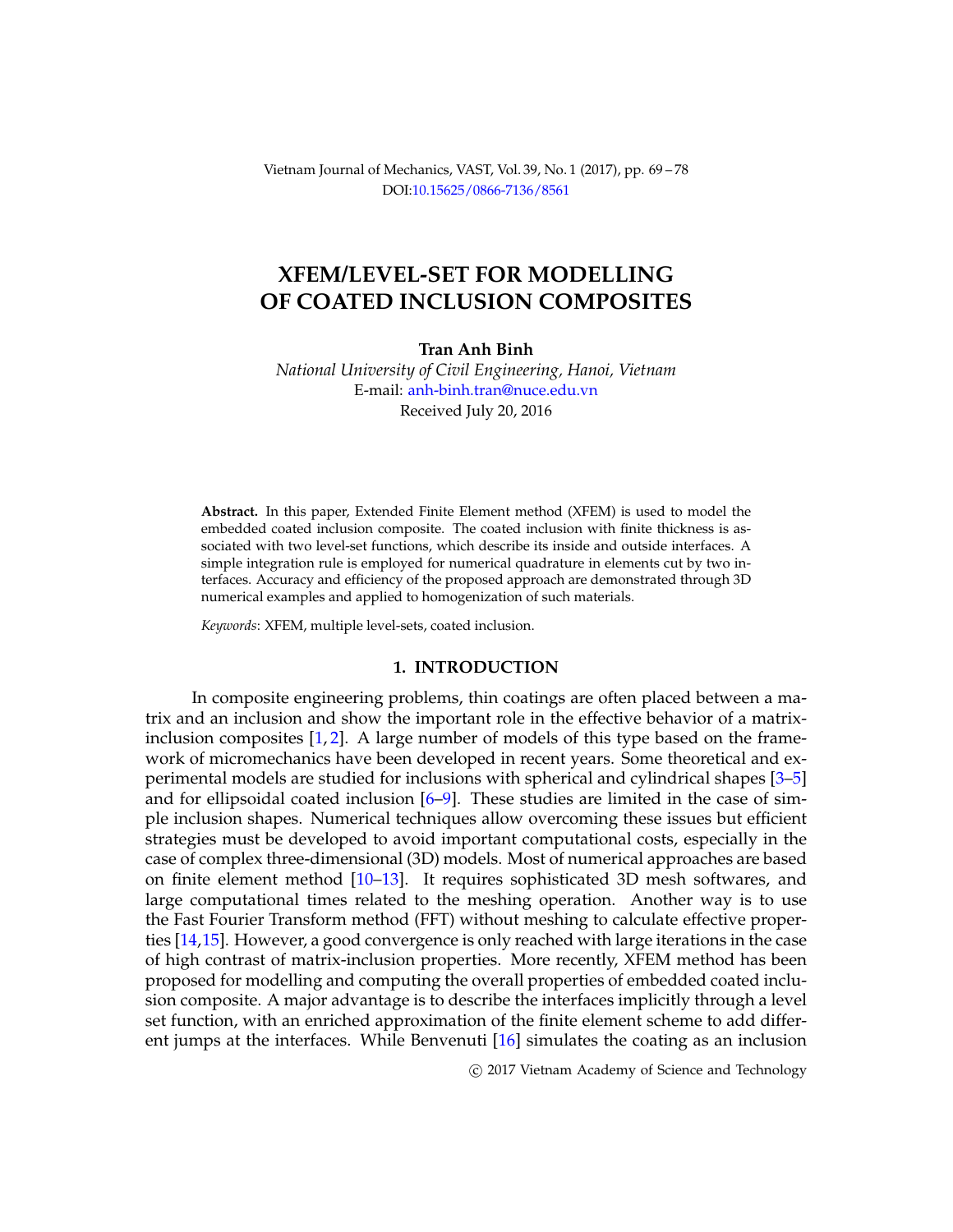with an equivalent eigenstrain within XFEM scheme. The studies of Julien, Benvenuti, Zhu, Gu [\[17–](#page-9-6)[20\]](#page-9-7) treat also the thin coatings as imperfect interfaces. This paper proposes simple way to model the coated inclusion with help of two level-set functions, which describe two interfaces bounding the coating. Additional degrees of freedom (d.o.f.) are introduced for nodes whose support is cut by more than one interface. The layout of this paper is as follows.

First, the proposed approach is presented in section 2. In the next section, the effective conductivity of matrix composite with spherical or arbitrary coated inclusions is numerically investigated. Some conclusions is finally pointed out in the last section.

### **2. XFEM/LEVEL-SET FOR MODELLING OF COATED INCLUSION COMPOSITES**

Modeling a domain containing interfaces with the finite Element Method (FEM) requires a mesh conforming with all internal surfaces. This operation may take large computational time for complex three-dimensional geometries. In contrast, the XFEM overcomes these issues by enriching the finite element approximation with additional functions to model interfaces independently of the background mesh.

Consider a domain  $\Omega \subset \mathbb{R}^D$  (*D* being the dimension of the domain) which is partitioned into finite elements. The XFEM displacement approximation takes the form [\[21\]](#page-9-8)

<span id="page-1-1"></span>
$$
T^{h}(\mathbf{x}) = \sum_{i \in \mathcal{S}} N_{i}(\mathbf{x}) T_{i} + \sum_{k}^{n_{int}} \sum_{j \in \mathcal{S}^{ek}} N_{j}(\mathbf{x}) \psi^{k}(\phi^{k}(\mathbf{x})) a_{j}^{k}.
$$
 (1)

In the above equation,  $T^h$  is temperature field;  $a_j^k$  are nodal unknowns.  $n_{int}$  is number of interfaces of coated inclusions. In this paper, we assume *nint* = 2, corresponding to inside interface  $\Gamma_1$  and outside interface  $\Gamma_2$  of coated inclusion (see Fig. [1\)](#page-1-0). The proposed method can be used for modelling of multi-coated inclusion, i.e  $n_{int}$  > 2. The nodal set  $\mathcal{S}^{ek}$  is defined as

$$
S^{ek} = \left\{ j | j \in S, \omega_j \cap \Gamma^k \neq 0 \right\},\tag{2}
$$

where S ⊂ **N**<sup>∗</sup> (**N**∗ ) being the set of positive natural numbers) be a set of *N* nodes indices in the mesh;  $\omega_i = \sup p(n_i)$  being the support of the nodal shape function  $N_i$ , which



 $\lceil \frac{1}{2} \rceil$  indices of vertex of the triangle

<span id="page-1-0"></span>Fig. 1. Nodal unknowns at node for an element cut by both inside and outside interfaces of coated inclusions.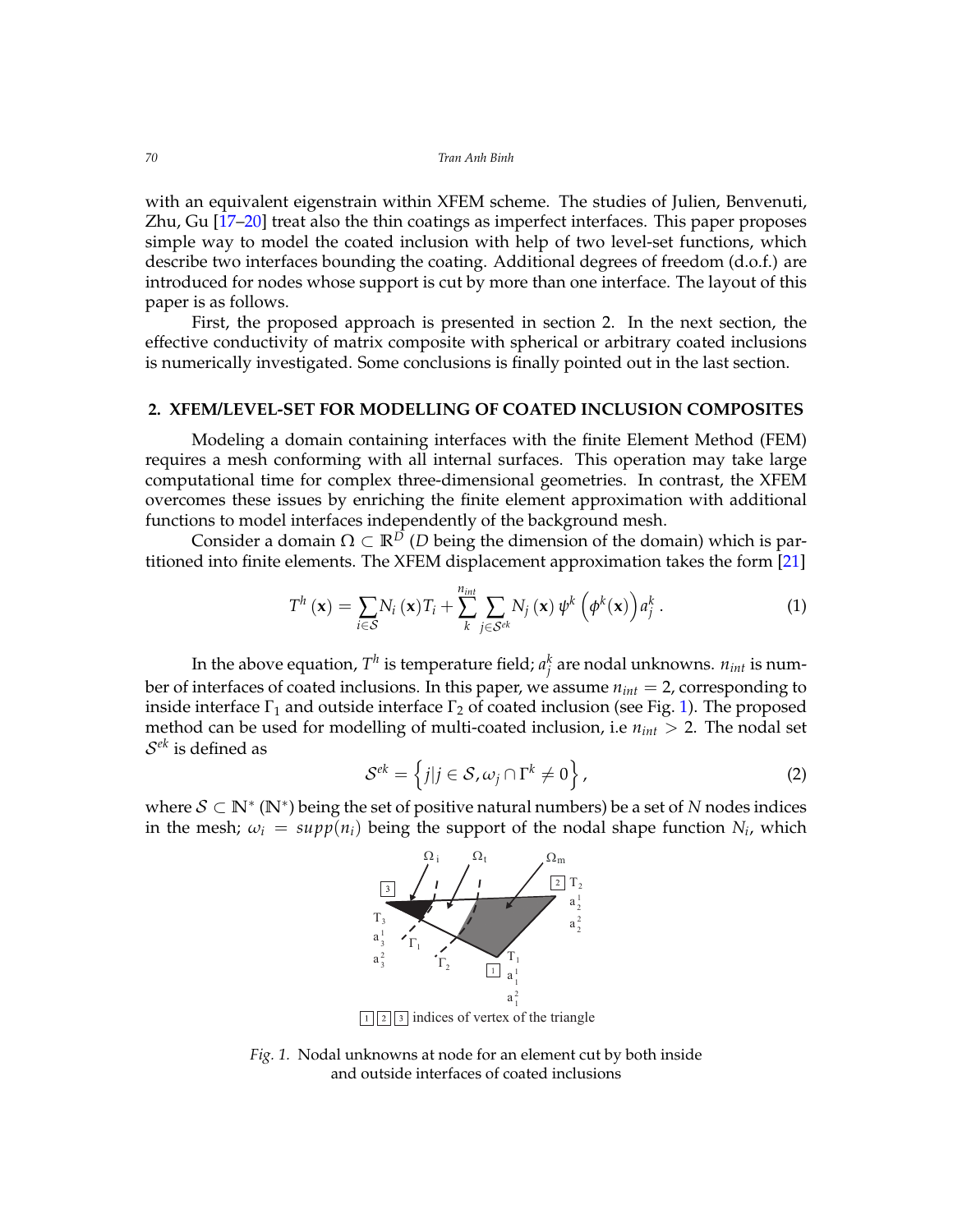consists of the union of all elements connected to the node  $n_i.$   $\psi^k(\phi^k\left(\mathbf{x}\right))$  is an enrichment function constructed via the level-set function  $\phi^k$  of inclusion  $k$  with interface  $\Gamma^k$ 

$$
\psi^{k}(\phi^{k}(\mathbf{x})) = \sum_{i} \left| \phi^{k}_{i} \right| N_{i}(\mathbf{x}) - \left| \sum_{i} \phi^{k}_{i} N_{i}(\mathbf{x}) \right|.
$$
\n(3)

The general level-set function  $\phi^k$  takes the form

$$
\Gamma_k = \left\{ \mathbf{x} \in \mathbb{R}^d \mid \phi^k(\mathbf{x}) = 0 \right\}.
$$
 (4)

We can opt to choose the signed distance function for  $\phi^k(\mathbf{x})$ , which is given in [\[21\]](#page-9-8). For a spherical coated inclusion,  $\phi^k(\mathbf{x})$  is expressed by

$$
\phi^{k}\left(\mathbf{x}\right) = \min\left\{ \left\| \mathbf{x} - \mathbf{x}_{c,i}^{k} \right\| - r_{i}^{k} \right\}, \quad i = 1, 2, \ldots, n_{c} \tag{5}
$$

with  $k = 1,2; \phi^1(\mathbf{x})$ ,  $\phi^2(\mathbf{x})$  being level-set function which describe inside and outside interfaces of coated inclusions, respectively.  $\mathbf{x}_{c,i}^1$ ,  $\mathbf{x}_{c,i}^2$  are centers of inside interface and outside interface of coated inclusion *i*.  $r_i^1$ ,  $r_i^2$  are inside and outside radii of coated inclusion *i*. We can model arbitrary inclusion shapes using level-set function defined in [\[20\]](#page-9-7). With helps of function  $\phi^k\left(\mathbf{x}\right)$ , we can easily to divide the domain  $\Omega$  into 3 subdomains  $\Omega = \bigcup(\Omega_i, \Omega_m, \Omega_t)$  in which  $\Omega_i, \Omega_m, \Omega_t$  are defined as (see Fig. [2\)](#page-2-0)

$$
\begin{cases}\n\Omega_i = \left\{ \mathbf{x} \in \Omega \middle| \phi^1(\mathbf{x}) < 0, \phi^2(\mathbf{x}) < 0 \right\} \\
\Omega_t = \left\{ \mathbf{x} \in \Omega \middle| \phi^1(\mathbf{x}) > 0, \phi^2(\mathbf{x}) < 0 \right\} \\
\Omega_m = \left\{ \mathbf{x} \in \Omega \middle| \phi^1(\mathbf{x}) > 0, \phi^2(\mathbf{x}) > 0 \right\}\n\end{cases}\n\tag{6}
$$



<span id="page-2-0"></span>*Fig.* 2. Level-set functions of a)  $\Gamma_1$  and b)  $\Gamma_2$  of circular coated inclusion

escribe one (or two) discontinuities presented in a single element, as depicted schematelement cut by both inside and outside interfaces. This difficulty relates to the numerical ically in Fig. 1. This technique induces the difficulty on the numerical integration over an describe one (or two) discontinuities presented in a single element, as depicted schemat-<br>describe one (or two) discontinuities presented in a single element, as depicted schemat-1 2 The enriched approximation [\(1\)](#page-1-1) adds one (or two) additional d.o.fs for node to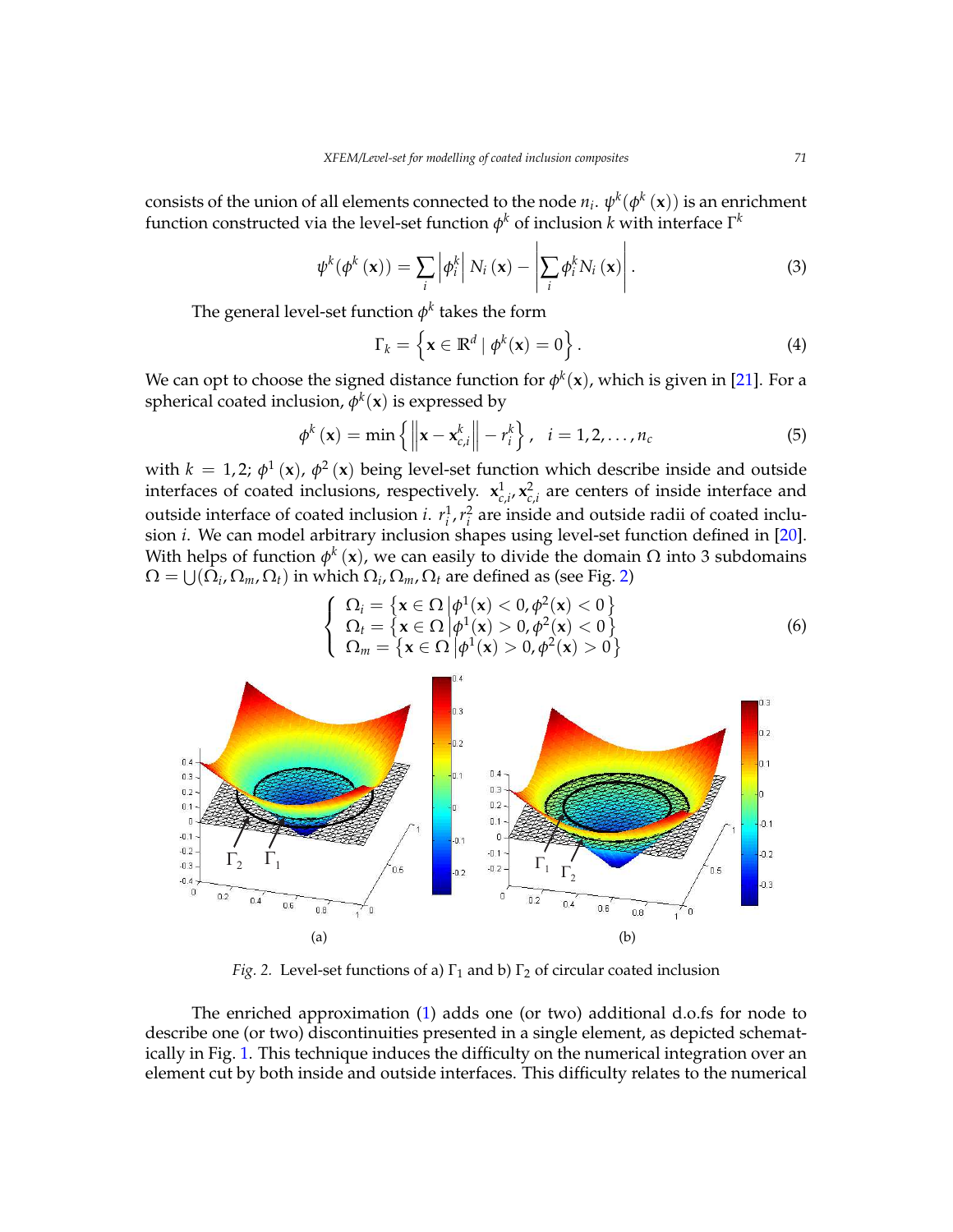

<span id="page-3-0"></span>Fig. 3. A tetrahedral element cut by both inside and outside interfaces and partitioning of the element domain into subdomains  $\Omega_i$ ,  $\Omega_t$  and  $\Omega_m$ 

 $\alpha$  subdomains  $\Omega_i$  using a Gauss quadrature rule. a simple integration rule. The idea is to decompose the integration in domain  $\Omega$  into integration on the domain  $\Omega_t$  as illustrated in Fig. [3.](#page-3-0) To overcome this issue, we propose

$$
f(\mathbf{x}) = \begin{cases} f_i(\mathbf{x}), & \text{if } \mathbf{x} \in \Omega_i \\ f_t(\mathbf{x}), & \text{if } \mathbf{x} \in \Omega_t \\ f_m(\mathbf{x}), & \text{if } \mathbf{x} \in \Omega_m \end{cases}
$$
(7)

where the function  $f_i(\mathbf{x})$ ,  $f_t(\mathbf{x})$  and  $f_m(\mathbf{x})$  are associated with the inclusions, interfacial domain and matrix materials, respectively. We can decompose this integration into

<span id="page-3-1"></span>
$$
\int_{\Omega} f(\mathbf{x}) d\Omega = \int_{\Omega_t} f_t(\mathbf{x}) d\Omega + \int_{\Omega_m} f_m(\mathbf{x}) d\Omega + \int_{\Omega_i} f_i(\mathbf{x}) d\Omega.
$$
\n(8)

To overcome numerical difficulties related to the integration of  $f_t\left(\mathbf{x}\right)$  over the domain  $\Omega_t$ , we use a simple superposition technique as follows<br>
we use a simple superposition technique as follows

$$
\int_{\Omega_t} f_t(\mathbf{x}) \, d\Omega = \int_{\Omega} f_t(\mathbf{x}) \, d\Omega - \int_{\Omega_m} f_t(\mathbf{x}) d\Omega + \int_{\Omega_i} f_t(\mathbf{x}) d\Omega, \tag{9}
$$

 $\mathbb{R}^d \to \mathbb{R}$  is extended over the where  $f_t : \Omega \subset \mathbb{R}^d \to \mathbb{R}$  is extended over the domain  $\Omega$ .

By introducing the above formula into Eq.  $(8)$ , the integration of  $f(x)$  over the tetrahedral domain is expressed as

<span id="page-3-2"></span>
$$
\int_{\Omega} f(\mathbf{x}) d\Omega = \int_{\Omega} f_t(\mathbf{x}) d\Omega + \int_{\Omega_i} (f_i(\mathbf{x}) - f_t(\mathbf{x})) d\Omega + \int_{\Omega_m} (f_m(\mathbf{x}) - f_t(\mathbf{x})) d\Omega.
$$
 (10)

posed of only a few tetrahedra. Then it only requires: (i) constructing intersections betioning the domains  $\Omega_m(\Omega_i)$  into tetrahedra. The intersection points  $\mathbf{x}_p$  are given by posed of only a few tetrahedra. Then it only requires: (i) constructing intersections be-<br>tween the element Ω<sup>e</sup> and the linear approximations of level-set functions φ<sup>k</sup>; (ii) parti-All integrations of right-hand Eq. [\(10\)](#page-3-2) can be easily calculated, as  $\Omega_m(\Omega_i)$  are com-

$$
\mathbf{x}_p = \mathbf{x}_i + \xi(\mathbf{x}_j - \mathbf{x}_i), \ \xi = -\frac{\phi_i^k}{\phi_j^k - \phi_i^k}, \qquad (11)
$$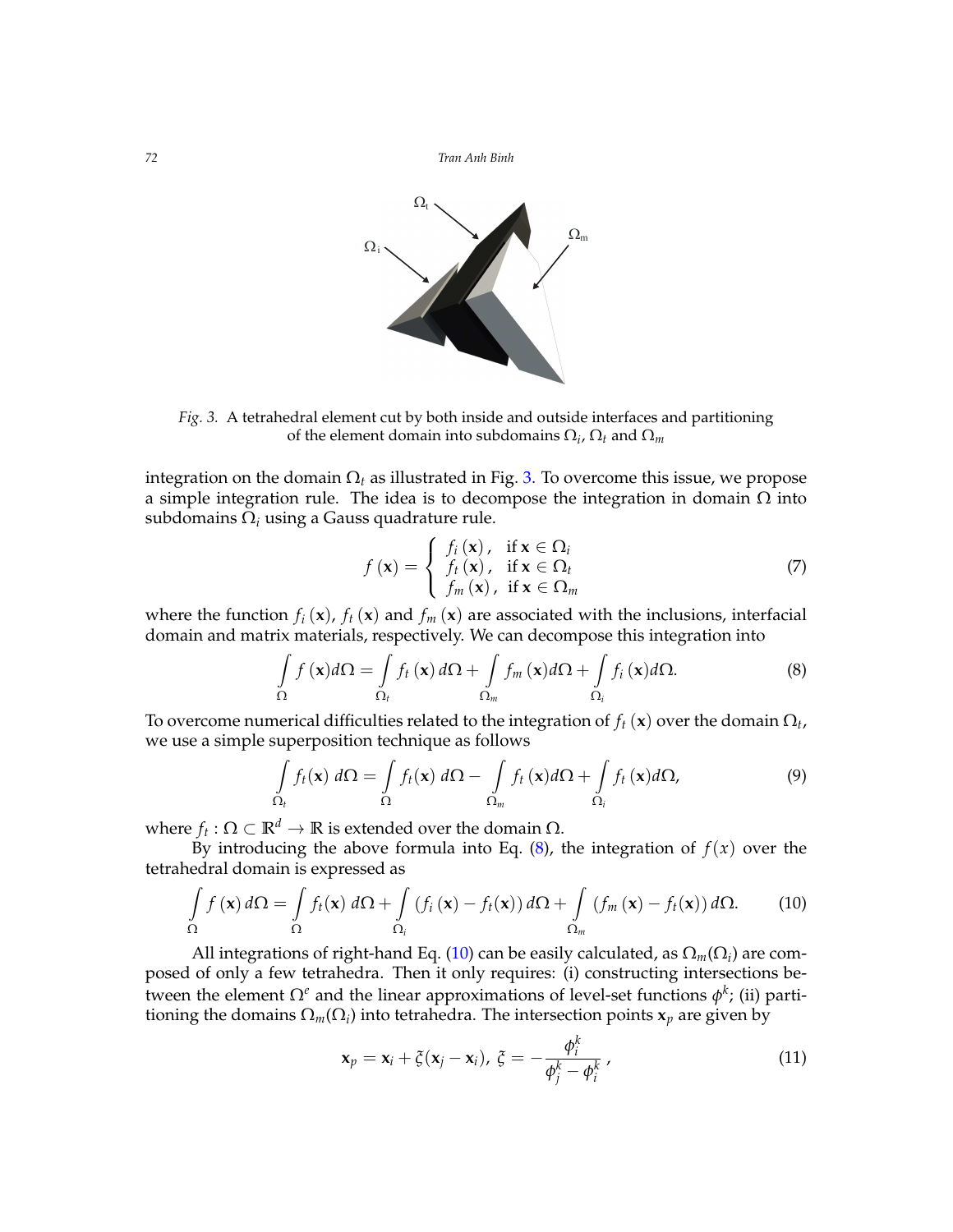*XFEM/Level-set for modelling of coated inclusion composites 73*



<span id="page-4-0"></span>*Fig. 4.* Three possibilities for subdivision of subdomains  $\Omega_m(\Omega_i)$  into tetrahedra

where  $\mathbf{x}_j$  are two edge points of an element,  $\phi_i^k$  and  $\phi_j^k$  are values of the level-set function of interface  $\Gamma_k$  at the points  $\mathbf{x}_i$ , and  $\mathbf{x}_j$ . Once the domains  $\Omega_m(\Omega_i)$  are constructed, the subdivisionof  $\Omega_m(\Omega_i)$  into tetrahedra is easily obtained as illustrated in Fig. 4. The gray tetrahedra belong to domains  $\Omega_m(\Omega_i)$ .

# 3. NUMERICAL EXAMPLES FOR EFFECTIVE CONDUCTIVITY

 $\frac{1}{2}$  =  $\frac{1}{2}$ ,  $\frac{1}{2}$ ,  $\frac{1}{2}$ The field equations of thermo-static problem are given by  $\mathbf{y}$ 

$$
\nabla \cdot \mathbf{q}(\mathbf{x}) - r(\mathbf{x}) = 0 \text{ in } \Omega,
$$
 (12)

$$
\mathbf{q}(\mathbf{x}) = -C(\mathbf{x}) \nabla T(\mathbf{x}).\tag{13}
$$

Above, **q**(**x**) denotes the heat flux,  $r(\mathbf{x})$  is a heat source term and  $c(\mathbf{x})$  the conductivity tensor.  $C(x)$  is local conductivity and given by

$$
C(\mathbf{x}) = \begin{cases} C_i(\mathbf{x}), & \text{if } \mathbf{x} \in \Omega_i \\ C_t(\mathbf{x}), & \text{if } \mathbf{x} \in \Omega_t \\ C_m(\mathbf{x}), & \text{if } \mathbf{x} \in \Omega_m \end{cases}
$$
(14)

Using XFEM/Level-set procedure, one finds the discrete system of linear ordinary<br>
nearrations equations

$$
KD = Q, D = \begin{Bmatrix} T & a \end{Bmatrix}^T, \tag{15}
$$

respectively. More precisely, the matrix **K** and vector **Q** are defined by where **D** are nodal unknowns, **K** and **Q** are the global stiffness matrix and external flux,

$$
\mathbf{K} = \int_{\Omega} \mathbf{B}^{T} C(\mathbf{x}) \mathbf{B} d\Omega, \quad \mathbf{Q} = \int_{\Omega} \mathbf{N}^{T} r d\Omega,
$$
 (16)

 $\overline{\mathbf{A}}$ where **B** and **N** are the matrices of shape function derivatives and shape functions asso-<br>ciated with the approximation scheme 1 ciated with the approximation scheme [1.](#page-1-1)

The effective conductivity of composite  $c^{eff}$  is computed by using proposed approach. A As the first example, we consider a spherical coated inclusion of inside radius *r*<sup>1</sup> and exterior radius  $r_2$ , embedded in a cubic box of  $L \times L \times L$  dimension (see Fig. [5\(a\)\)](#page-5-0).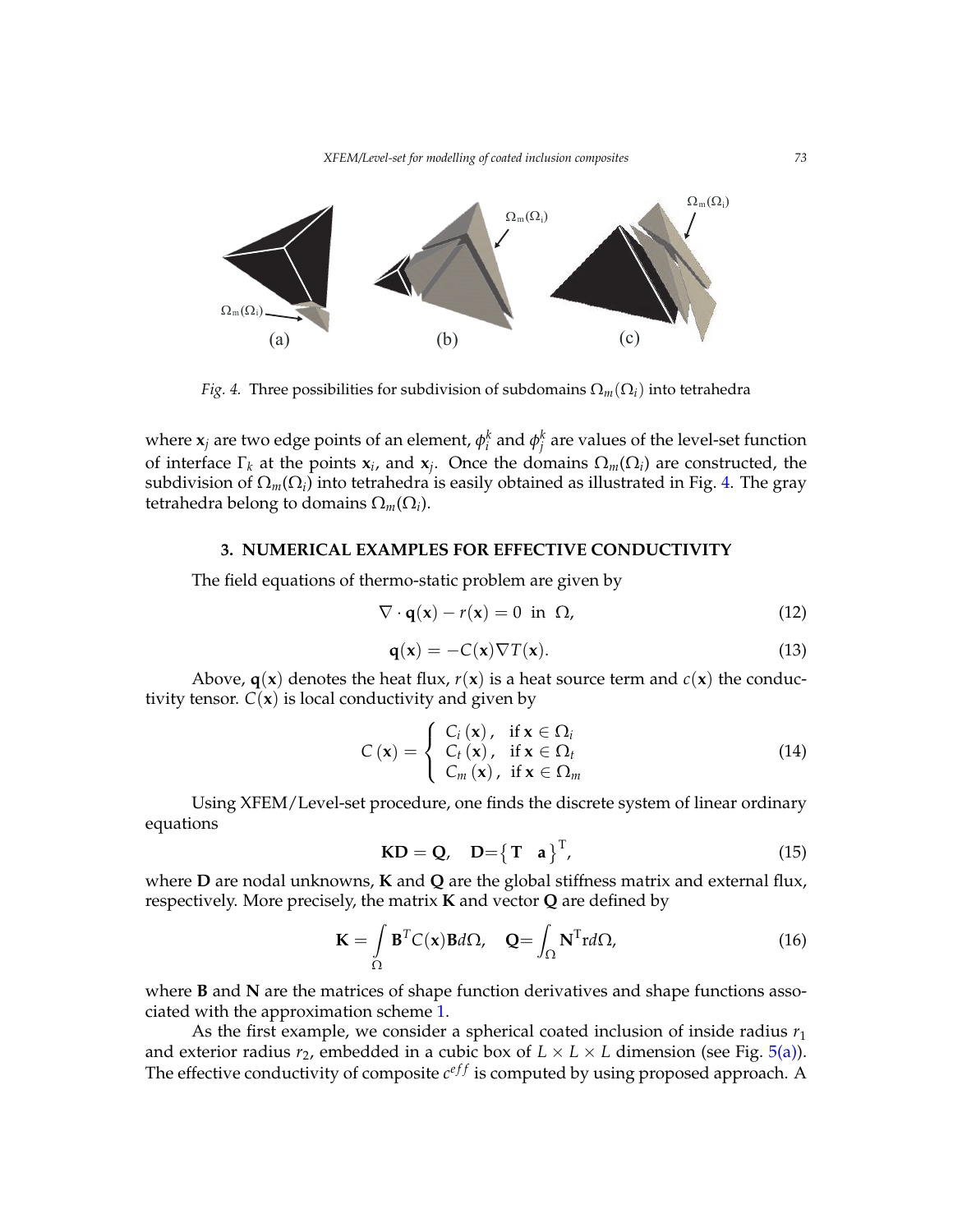convergence analysis is carried out, using different meshes with increasing nodal densities associated with a characteristic element size *h*. This spherical composite is submitted to a homogeneous temperature gradient field

<span id="page-5-1"></span>
$$
T = \bar{T} = -\mathbf{e}_0 \mathbf{x},\tag{17}
$$

on its boundary with **e<sup>0</sup>** being a constant vector. The effective conductivity is given by the following relationship

<span id="page-5-2"></span>
$$
\langle \mathbf{q}(\mathbf{x}) \rangle_{\Omega} = -c^{eff} \nabla \langle T(\mathbf{x}) \rangle_{\Omega}, \qquad (18)
$$

where  $\langle \bullet \rangle$  denotes the volume average on  $\Omega$  of an object. We note that with the boundary condition [\(17\)](#page-5-1), we have  $\langle T(\mathbf{x}) \rangle_{\Omega} = -\mathbf{e}_0$ . Once we have temperature field, the left-handside of Eq.  $(18)$  can be computed as follows

$$
\langle \mathbf{q}(\mathbf{x}) \rangle_{\Omega} = \frac{1}{V} \int_{\Omega} C(\mathbf{x}) \nabla T(\mathbf{x}) d\Omega, \tag{19}
$$

<span id="page-5-0"></span>where *V* is volume of domain  $Ω$ .



<span id="page-5-3"></span>Fig. 5. a) A spherical coated inclusion embedded in a cubic box; b) Convergence  $\sigma$  of the effective conductivity versus the total number of d.o.f. of the effective conductivity versus the total number of d.o.f.

WHIT THE THESH. The CLOIC CLOINAIN IS INESTED WHIT TELL AND TOONT TELM AND ATEM method. While the FEM method use a mesh conforming with spherical interface, the with fine mesh. The cubic domain is meshed with tetrahedra for both FEM and XFEM  $X$ <sup>1</sup> Extra metrical domain  $X$  is a regular mestric define implicitly spherical inclusion. Numerical parameters are taken as follows:  $C_m = 1$  Wm<sup>-1</sup>K<sup>-1</sup>,  $C_t = 10$  Wm<sup>-1</sup>K<sup>-1</sup>,  $C_i = 100$  $Vm^{-1}K^{-1}$ ,  $r_1 = 0.3L$ ,  $r_2 = 0.33L$ . The effective conductivity of spherical composite is plotted in Fig.  $5(b)$ . An excellent agreement between the XFEM solution and the FEM one is obtained. hethod. While the FEM method use a mesh conforming whit spherical interface, the<br>XFEM method use a regular mesh to define implicitly spherical inclusion. Numerical To test our numerical procedure, we compare the XFEM solution and the FEM one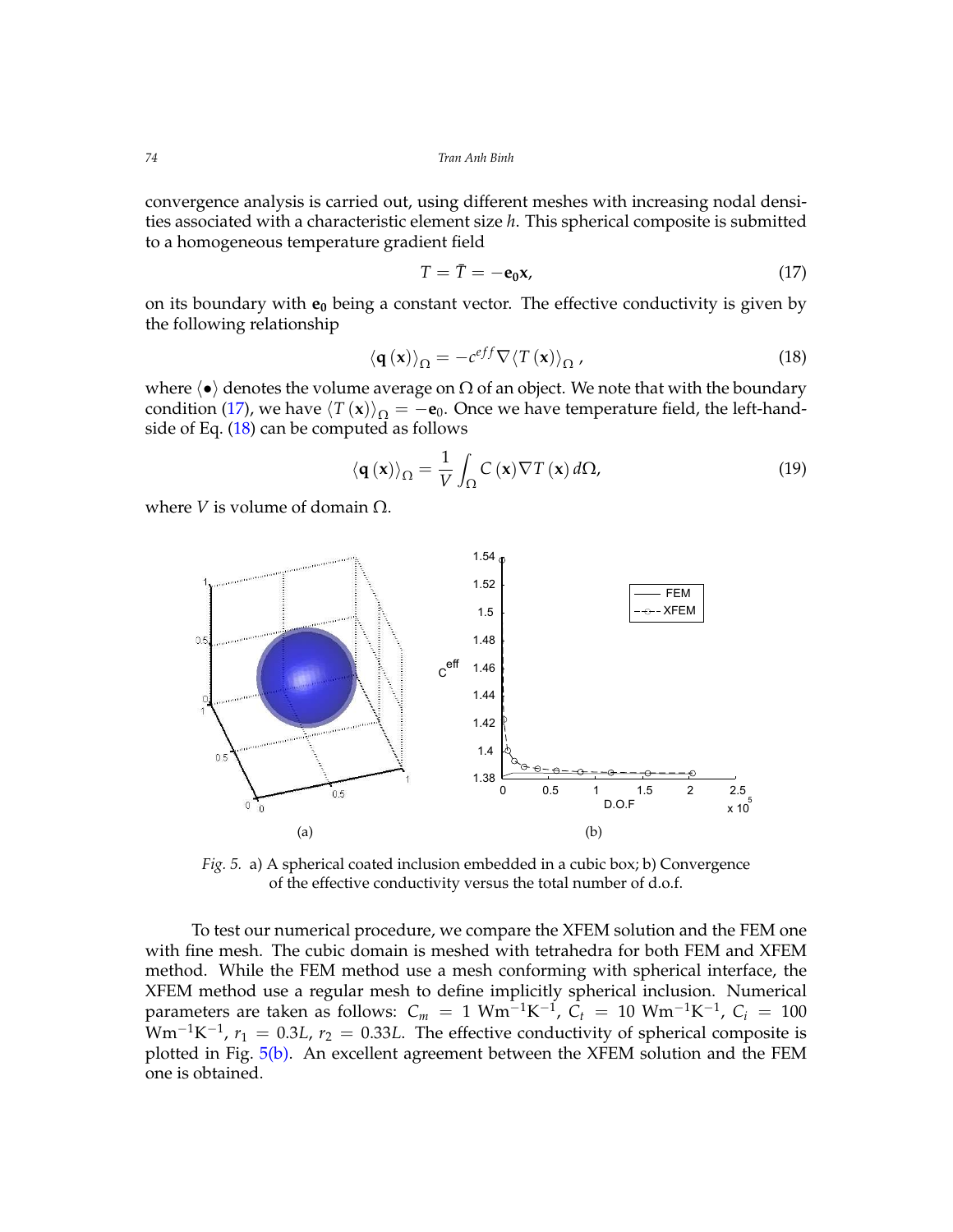We now change the radius of sphere to investigate effects of inclusion volume fraction  $V_i$  on the effective conductivity. By using full our computer resource, the result of XFEM, FEM and FFT [\[15\]](#page-9-4) are shown in Fig. [6.](#page-6-0) The XFEM method seem to give better result then FFT method as compared as FEM method.



<span id="page-6-0"></span>Fig. 6. Effect of inclusion volume fraction on the effective conductivity net as one of the check of the contractive contract to the contract of the contract of the contract of the contract of the contract of the contract of the contract of the contract of the contract of the contract of the con 1 iciusión volume fraction on the effective condu

In the second example, we consider a random spherical coated composite as depicted in Fig. [7.](#page-6-1) The composite contain 40 random inclusions with minimal and maximal exterior radii  $r_2^{max} = 0.3250L$  and  $r_2^{min} = 0.0859L$ ; *L* being the dimension of cubic. The interior radii are taken as  $r_1 = 0.85r_2$ . The minimum distance between coated inclusions is 0.0398*L*. The total volume fraction of inclusions, coating domain and matrix are  $V_i = 0.2228$ ,  $V_t = 0.1331$  and  $V_m = 0.6441$ , respectively. The purpose of this example is to compute the effective conductivity associated with the homogenized material. The material parameters are taken the same as previous example. The convergence analysis of results is shown in Fig. [8.](#page-7-0) A good agreement between FEM and XFEM is observed. These ronde picted in Fig. 7. The composite contain 40 random inclusions with minimal and maximal<br>existence distribution of 2250L and with a 0.0950L. Laking the disconsistence which The



<span id="page-6-1"></span> $F_1$ ,  $F_2$ . a) Cubic containing 40 random spherical coated inclusions; b) 40 coated inclusions of cubic, c) matrix domain of cubic coated inclusions of cubic, b) matrix domain of cubic. Fig. 7. a) Cubic containing 40 random spherical coated inclusions;<br>b) 40 coated inclusions of cubic c) matrix domain of cubic coated inclusions of cubic, b) matrix domain of cubic, b) matrix domain of cubic, b) matrix domain of cubic.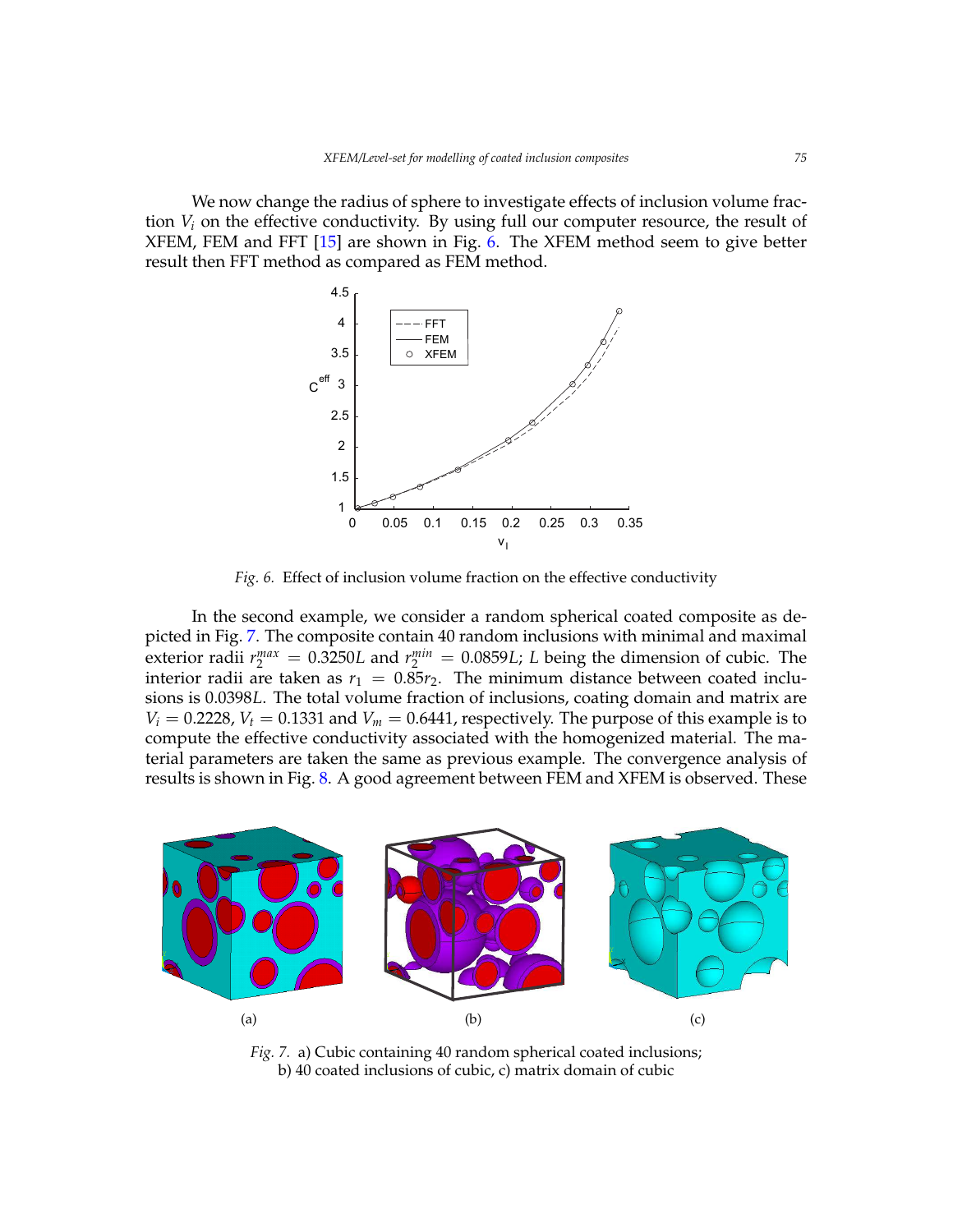

<span id="page-7-0"></span>*Fig. 8.* Convergence of the effective conductivity versus the total number of d.o.f.

results are obtained with help a super computer of 400GB RAM and 32 cores of LMT lab Cachan University - France. For using the full computational power of the machine, we code the program in MATLAB with parallel technique to take advantage of multicore and multiprocessor computers.

We can notice that the FEM method converges faster than proposed method but it is not easy to obtain the conforming mesh of FEM with complex microstructure. The computational cost using XFEM on Matlab is higher than FEM when the conforming mesh of FEM is provided. The computational time of FEM contain two parts: time to create the conforming mesh in Ansys software and time to run code on Matlab platform. This is illustrated by a recent statement of Ted Blacker, manager of simulation sciences at Sandia

<span id="page-7-1"></span>

<span id="page-7-2"></span>b) Convergence of the effective conductivity versus the total number of d.o.f. sions ; b) Convergence of the effective conductivity versus the total number Fig. 9. a) Cubic containing 40 random spherical overlapped coated inclusions;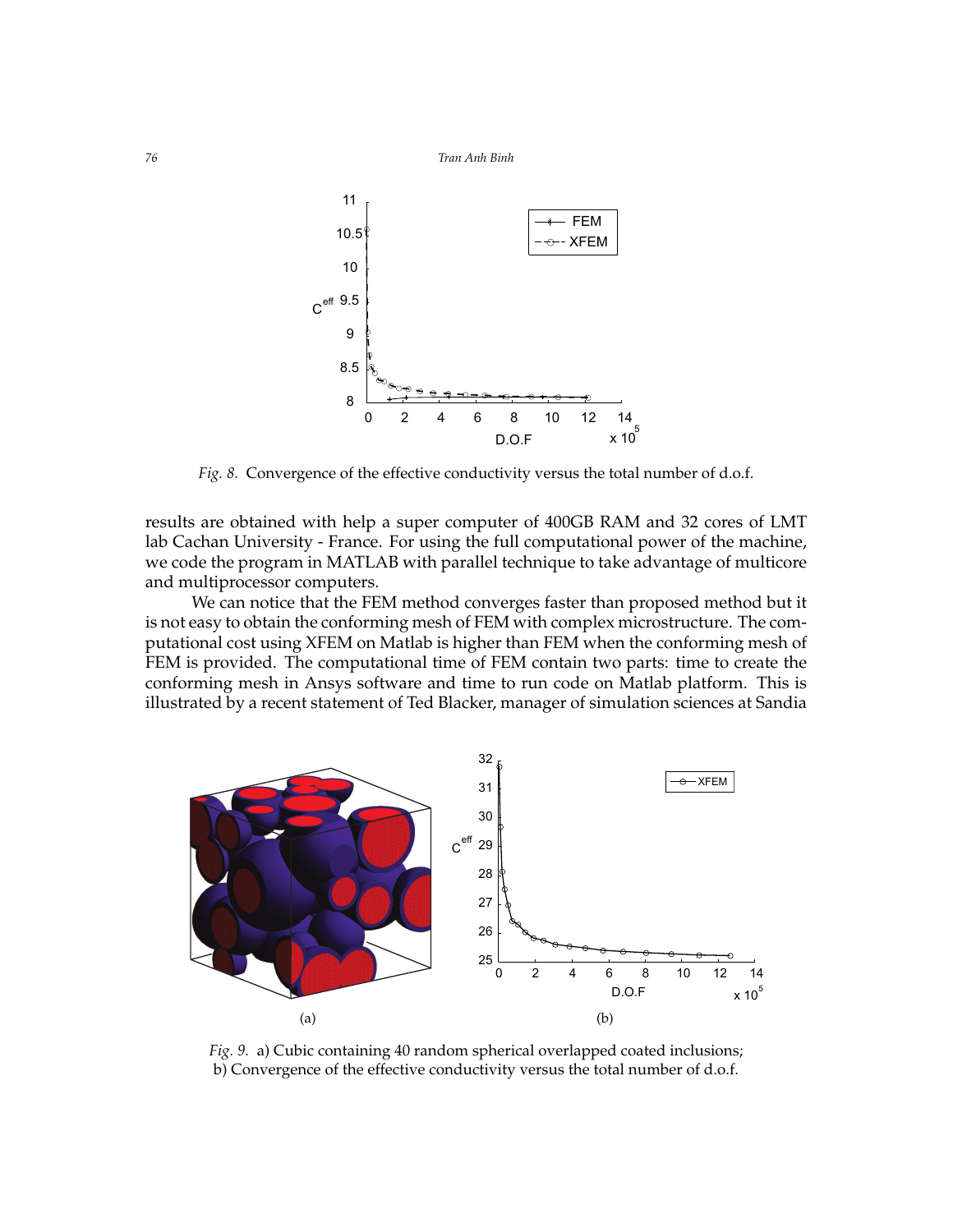National Laboratories, who reports in [\[22\]](#page-9-9) that common industrial experience attributes 80% of the overall analysis time to the transfer of a complex geometric model into an analysis suitable discretization and only 20% to finite element analysis itself. More complex geometric model requires more time to create the conforming mesh. Furthermore, in case of  $r_1 < 0.85r_2$  in the second example, while XFEM gives good results with regular mesh, Ansys can not create the conforming mesh for finite element analysis because of too thin interfacial domain. In the third example, we create a random overlapped coated inclusion (Fig.  $9(a)$ ) by changing only radius of some inclusions in the second test. The minimal and maximal exterior radii are given by  $r_2^{max} = 0.3250L$  and  $r_2^{min} = 0.13L$ . The proposed method works well while FFT can not treat overlapped domain of spheres and it is very difficult to create conforming FEM mesh for this case. The effective conductivity versus the total number of d.o.f. is graphically presented in Fig. [9\(b\).](#page-7-2)

### **4. CONCLUSION**

We have shown in this paper a XFEM/level-set procedure which is suitable for the numerical computation of the effective thermal conductivities of coated composites. The proposed method that use multiple level-set functions to describe interfaces of coated inclusions and additional d.o.f. are introduced. The numerical examples show a excellent agreement between the proposed scheme and the FEM one. The proposed method can be extended to the case of multi-coated inclusions.

### **ACKNOWLEDGEMENT**

This research is funded by Vietnam National Foundation for Science and Technology Development (NAFOSTED) under grant number 107.02-2014.08.

### **REFERENCES**

- <span id="page-8-0"></span>[1] K. Suganuma, T. Okamoto, M. Koizljmi, and M. Shimada. Effect of interlayers in ceramicmetal joints with thermal expansion mismatches. *Journal of the American Ceramic Society*, **67**, (12), (1984), pp. 256–257. [doi:10.1111/j.1151-2916.1984.tb19688.x.](http://dx.doi.org/10.1111/j.1151-2916.1984.tb19688.x)
- <span id="page-8-1"></span>[2] G. Vörös and B. Pukánszky. Effect of a soft interlayer with changing properties on the stress distribution around inclusions and yielding of composites. *Composites Part A: Applied Science and Manufacturing*, **32**, (3), (2001), pp. 343–352. [doi:10.1016/s1359-835x\(00\)00125-1.](http://dx.doi.org/10.1016/s1359-835x(00)00125-1)
- <span id="page-8-2"></span>[3] L. J. Walpole. A coated inclusion in an elastic medium. In *Mathematical Proceedings of the Cambridge Philosophical Society*, Vol. 83. Cambridge Univ Press, (1978), pp. 495–506. [doi:10.1017/s0305004100054773.](http://dx.doi.org/10.1017/s0305004100054773)
- [4] Z. Hashin. The spherical inclusion with imperfect interface. *Journal of Applied Mechanics*, **58**, (2), (1991), pp. 444–449. [doi:10.1115/1.2897205.](http://dx.doi.org/10.1115/1.2897205)
- <span id="page-8-3"></span>[5] Y. P. Qiu and G. J. Weng. Elastic moduli of thickly coated particle and fiber-reinforced composites. *Journal of Applied Mechanics*, **58**, (2), (1991), pp. 388–398. [doi:10.1115/1.2897198.](http://dx.doi.org/10.1115/1.2897198)
- <span id="page-8-4"></span>[6] M. Hori and S. Nemat-Nasser. Double-inclusion model and overall moduli of multiphase composites. *Mechanics of Materials*, **14**, (3), (1993), pp. 189–206. [doi:10.1016/0167-](http://dx.doi.org/10.1016/0167-6636(93)90066-z) [6636\(93\)90066-z.](http://dx.doi.org/10.1016/0167-6636(93)90066-z)
- [7] M. Cherkaoui, H. Sabar, and M. Berveiller. Micromechanical approach of the coated inclusion problem and applications to composite materials. *Journal of Engineering Materials and Technology*, **116**, (3), (1994), pp. 274–278. [doi:10.1115/1.2904286.](http://dx.doi.org/10.1115/1.2904286)